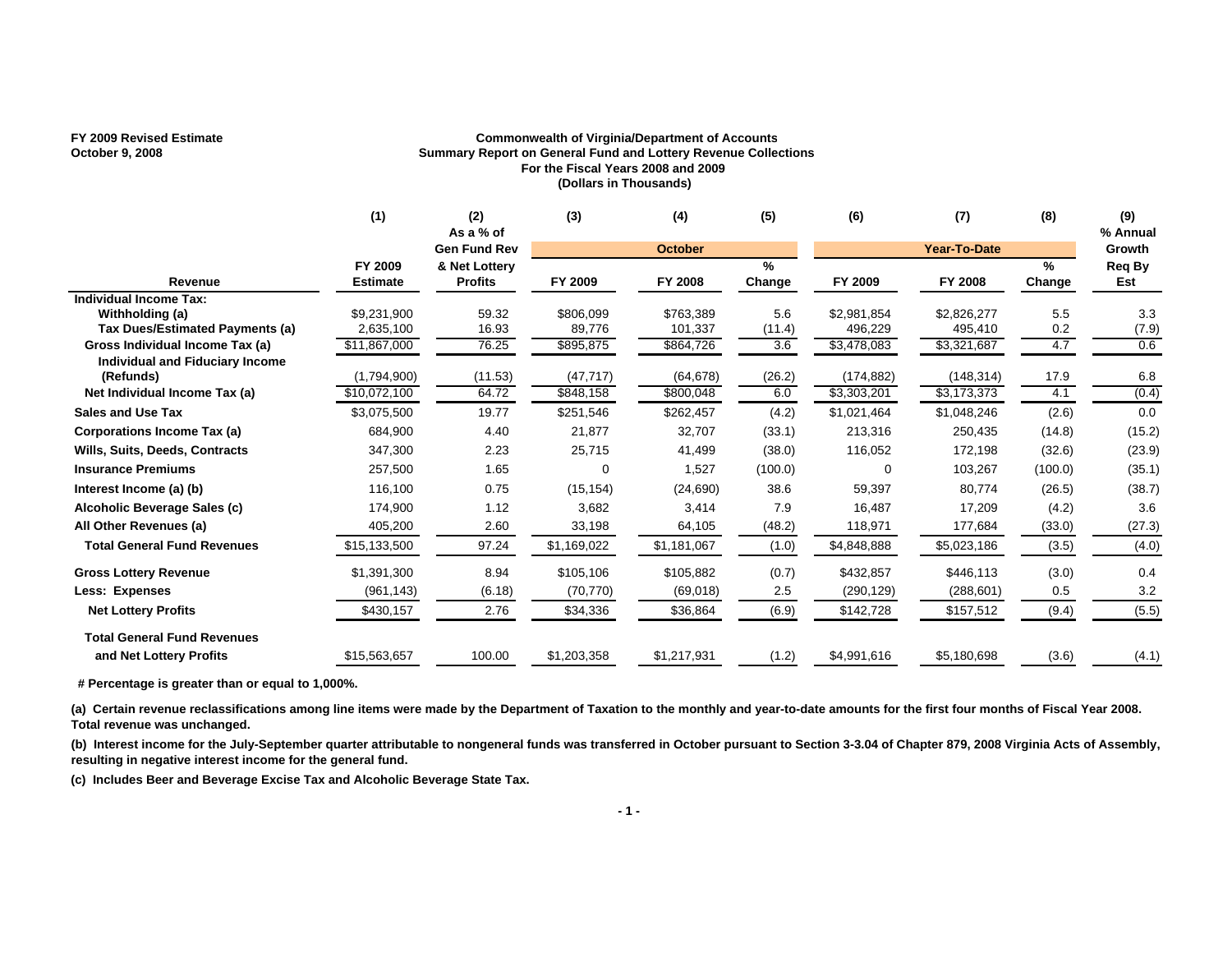#### **FY 2009 Revised Estimate Commonwealth of Virginia/Department of Accounts**

**October 9, 2008 General Fund Statement of Revenue Collections and Estimates**

 **For the Fiscal Years 2008 and 2009 (Dollars in Thousands)**

|                                               | (1)                        | (2)                             | (3)         | (4)            | (5)         | (6)         | (7)          | (8)         | (9)                         |
|-----------------------------------------------|----------------------------|---------------------------------|-------------|----------------|-------------|-------------|--------------|-------------|-----------------------------|
|                                               |                            | As a %                          |             | <b>October</b> |             |             | Year-To-Date |             | % Annual                    |
| Revenue                                       | FY 2009<br><b>Estimate</b> | of Total<br><b>Gen Fund Rev</b> | FY 2009     | FY 2008        | %<br>Change | FY 2009     | FY 2008      | %<br>Change | Growth<br><b>Req By Est</b> |
| Taxes:                                        |                            |                                 |             |                |             |             |              |             |                             |
| Individual Income Tax - Withholding (a)       | \$9,231,900                | 61.00                           | \$806,099   | \$763,389      | 5.6         | \$2,981,854 | \$2,826,277  | 5.5         | 3.3                         |
| Tax Dues/Estimated Payments (a)               | 2,635,100                  | 17.41                           | 89,776      | 101,337        | (11.4)      | 496,229     | 495,410      | 0.2         | (7.9)                       |
| Gross Individual Income Tax (a)               | \$11,867,000               | 78.41                           | \$895,875   | \$864,726      | 3.6         | \$3,478,083 | \$3,321,687  | 4.7         | 0.6                         |
| Individ and Fiduc Income (Refunds)            | (1,794,900)                | (11.86)                         | (47, 717)   | (64, 678)      | (26.2)      | (174, 882)  | (148, 314)   | 17.9        | 6.8                         |
| Net Individual Income Tax (a)                 | \$10,072,100               | 66.55                           | \$848,158   | \$800,048      | 6.0         | \$3,303,201 | \$3,173,373  | 4.1         | (0.4)                       |
| <b>Sales and Use Tax</b>                      | 3,075,500                  | 20.32                           | 251,546     | 262,457        | (4.2)       | 1,021,464   | 1,048,246    | (2.6)       | 0.0                         |
| Corporations Income (a)                       | 684,900                    | 4.53                            | 21,877      | 32,707         | (33.1)      | 213,316     | 250,435      | (14.8)      | (15.2)                      |
| <b>Public Service Corporations</b>            | 92,400                     | 0.61                            | 6,996       | 12,455         | (43.8)      | 28,044      | 32,049       | (12.5)      | (4.1)                       |
| <b>Insurance Premiums</b>                     | 257,500                    | 1.70                            | $\Omega$    | 1,527          | (100.0)     | $\mathbf 0$ | 103,267      | (100.0)     | (35.1)                      |
| <b>Alcoholic Beverage Excise</b>              | 131,000                    | 0.87                            | $\Omega$    | $\mathbf 0$    |             | 467         | 1,477        | (68.4)      | 4.5                         |
| <b>Beer and Beverage Excise</b>               | 43,900                     | 0.29                            | 3,682       | 3,414          | 7.9         | 16,020      | 15,732       | 1.8         | 0.9                         |
| Wills, Suits, Deeds, Contracts                | 347,300                    | 2.29                            | 25,715      | 41,499         | (38.0)      | 116,052     | 172,198      | (32.6)      | (23.9)                      |
| <b>Inheritance, Gift, and Estate</b>          | 0                          | 0.00                            | (640)       | 26,852         | (102.4)     | 2,498       | 61,127       | (95.9)      | (100.0)                     |
| <b>Bank Franchise</b>                         | 13,300                     | 0.09                            | 2,676       | 0              |             | 2,676       | 52           | #           | (3.4)                       |
| <b>Other Taxes</b>                            | 2,600                      | 0.02                            | 908         | 565            | 60.7        | 2,831       | 4,015        | (29.5)      | 54.5                        |
| <b>Total Taxes (a)</b>                        | \$14,720,500               | 97.27                           | \$1,160,918 | \$1,181,524    | (1.7)       | \$4,706,569 | \$4,861,971  | (3.2)       | (3.7)                       |
| <b>Rights and Privileges:</b>                 |                            |                                 |             |                |             |             |              |             |                             |
| <b>Licenses and Permits</b>                   | \$4,600                    | 0.03                            | \$181       | \$177          | 2.3         | \$1,344     | \$1,425      | (5.7)       | (0.2)                       |
| <b>Corp. Franchise and Charters</b>           | 43,200                     | 0.28                            | 422         | 627            | (32.7)      | 2,148       | 2,229        | (3.6)       | (8.2)                       |
| Fees for Misc. Privileges & Services          | 16,100                     | 0.11                            | 1,994       | 2,201          | (9.4)       | 4,159       | 4,236        | (1.8)       | 1.9                         |
| <b>Total Rights and Privileges</b>            | \$63,900                   | 0.42                            | \$2,597     | \$3,005        | (13.6)      | \$7,651     | \$7,890      | (3.0)       | (5.3)                       |
| <b>Other Revenues:</b>                        |                            |                                 |             |                |             |             |              |             |                             |
| <b>Sales of Property &amp; Commodities</b>    | \$1,800                    | 0.01                            | \$0         | ( \$1)         | 100.0       | \$1         | \$1          | 0.0         |                             |
| Assessmts & Rcpts for Support of Special Svcs | 400                        | 0.00                            | 35          | 31             | 12.9        | 117         | 97           | 20.6        | (13.2)                      |
| <b>Institutional Revenue</b>                  | 7,500                      | 0.05                            | 650         | 737            | (11.8)      | 2,473       | 2,562        | (3.5)       | (1.2)                       |
| Interest (a) (b)                              | 116,100                    | 0.77                            | (15, 154)   | (24, 690)      | 38.6        | 59,397      | 80,774       | (26.5)      | (38.7)                      |
| <b>Dividends and Rent</b>                     | 300                        | 0.00                            | 46          | 38             | 21.1        | 174         | 173          | 0.6         | (19.6)                      |
| Fines, Forfeitures & Fees (a)                 | 226,800                    | 1.50                            | 20,145      | 21,523         | (6.4)       | 74,367      | 76,181       | (2.4)       | 2.9                         |
| <b>Other Revenue</b>                          | 8,100                      | 0.05                            | 272         | 23             | #           | 1,937       | 774          | 150.3       | (20.0)                      |
| <b>Excess Fees</b>                            | (22,000)                   | (0.14)                          | (1, 428)    | (1,894)        | 24.6        | (6,919)     | (10, 266)    | 32.6        | 9.7                         |
| Private Donations, Gifts & Cont.              | $\mathbf 0$                | 0.00                            | $\Omega$    | $\Omega$       |             | $\Omega$    | 30           | (100.0)     | (100.0)                     |
| <b>Cities, Counties, and Towns</b>            | 10,100                     | 0.07                            | 941         | 771            | 22.0        | 3,121       | 2,999        | 4.1         | 0.1                         |
| <b>Total Other Revenues (a)</b>               | \$349,100                  | 2.31                            | \$5,507     | ( \$3,462)     | 259.1       | \$134,668   | \$153,325    | (12.2)      | (15.7)                      |
| <b>Total General Fund Revenues</b>            | \$15,133,500               | 100.00                          | \$1,169,022 | \$1,181,067    | (1.0)       | \$4,848,888 | \$5,023,186  | (3.5)       | (4.0)                       |

 **# Percentage is greater than or equal to 1,000%.**

**(a) Certain revenue reclassifications among line items were made by the Department of Taxation to the monthly and year-to-date amounts for the first four months of Fiscal Year 2008. Total revenue was unchanged.**

**(b) Interest income for the July-September quarter attributable to nongeneral funds was transferred in October pursuant to Section 3-3.04 of Chapter 879, 2008 Virginia Acts of Assembly, resulting in negative interest income for the general fund.**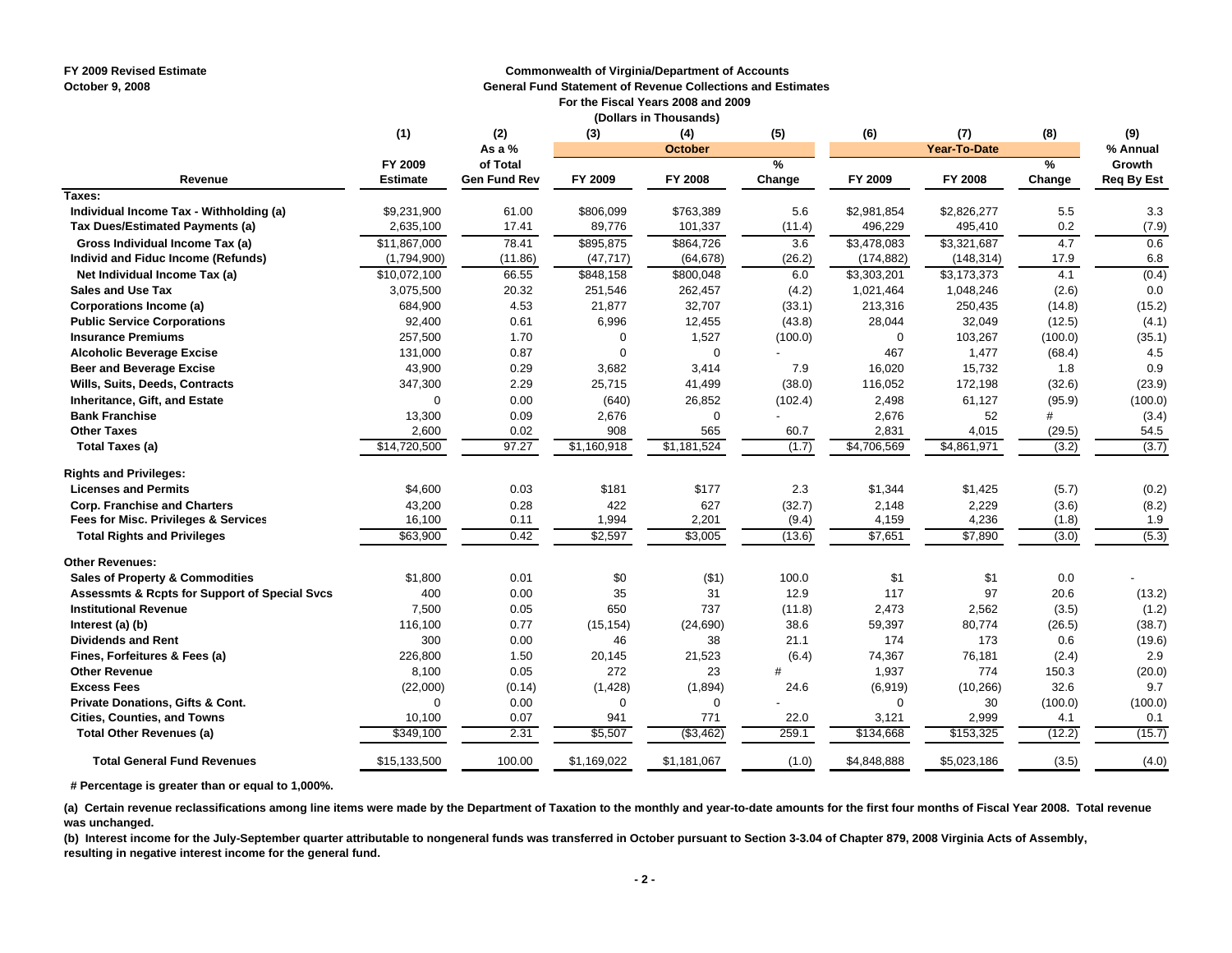# **Commonwealth of Virginia/Department of Lottery Summary Report on Lottery Collections For the Fiscal Years 2008 and 2009 (Dollars in Thousands)**

|                              |                        |                 |                |                 |                  |                |               | % Annual           |
|------------------------------|------------------------|-----------------|----------------|-----------------|------------------|----------------|---------------|--------------------|
|                              |                        |                 | <b>October</b> |                 |                  | Year-To-Date   |               | Growth             |
|                              | FY 2009                |                 |                | $\overline{\%}$ |                  |                | $\frac{9}{6}$ | <b>Required</b>    |
|                              | <b>Estimate</b><br>(a) | FY 2009         | <b>FY 2008</b> | Change          | <b>FY 2009</b>   | <b>FY 2008</b> | Change (b)    | <b>By Estimate</b> |
| <b>Lottery Collections</b>   |                        |                 |                |                 |                  |                |               |                    |
| Win for Life                 | \$34,900               | \$2,699         | \$3,080        | (12.4)          | \$10,960         | \$12,422       | (11.8)        | (7.5)              |
| Cash 5                       | 29,000                 | 2,380           | 2,390          | (0.4)           | 9,514            | 9,467          | 0.5           | (0.1)              |
| Pick 4                       | 191,400                | 14,806          | 14,744         | 0.4             | 59,540           | 59,213         | 0.6           | 4.0                |
| Pick 3                       | 277,200                | 19,603          | 20,407         | (3.9)           | 80,737           | 84,621         | (4.6)         | 8.0                |
| Mega Millions                | 137,500                | 9,693           | 9,728          | (0.4)           | 47,176           | 56,215         | (16.1)        | (17.2)             |
| Fast Play                    | 10,900                 | 488             | 579            | (15.7)          | 2,899            | 2,748          | 5.5           | 18.1               |
| Raffle                       | 10,600                 | 0               | 0              |                 | 1,132            | 0              |               | 20.5               |
| Scratch                      | 699,800                | 55,437          | 54,954         | 0.9             | 220,899          | 221,427        | (0.2)         | 0.7                |
| <b>Gross Lottery Revenue</b> | ,391,300               | 105, 106        | 105,882        | (0.7)           | 432,857          | 446,113        | (3.0)         | 0.4                |
| Expenses (c)                 | 961,143                | 70,770 (d)      | 69,018         | 2.5             | 290,129<br>(d)   | 288,601        | 0.5           | 3.2                |
| Net Lottery Ticket Profits   | \$430,157              | \$34,336<br>(d) | \$36,864       | (6.9)           | \$142,728<br>(d) | \$157,512      | (9.4)         | (5.5)              |

(a) Revised estimate established on October 9, 2008.

(b) The current year figures on this chart, including growth percentages, are not an indicator of the probable outcome for the fiscal year. Lottery revenues can have dramatic swings up and down month to month depending on the lotto jackpots, prize expense, and game related administrative expenses.

(c) "Expenses" includes prizes to winners, compensation to retailers, instant and online gaming costs, Lottery operating expenses, and net other income/expense.

(d) Current month includes operating expenses estimated (unaudited closing).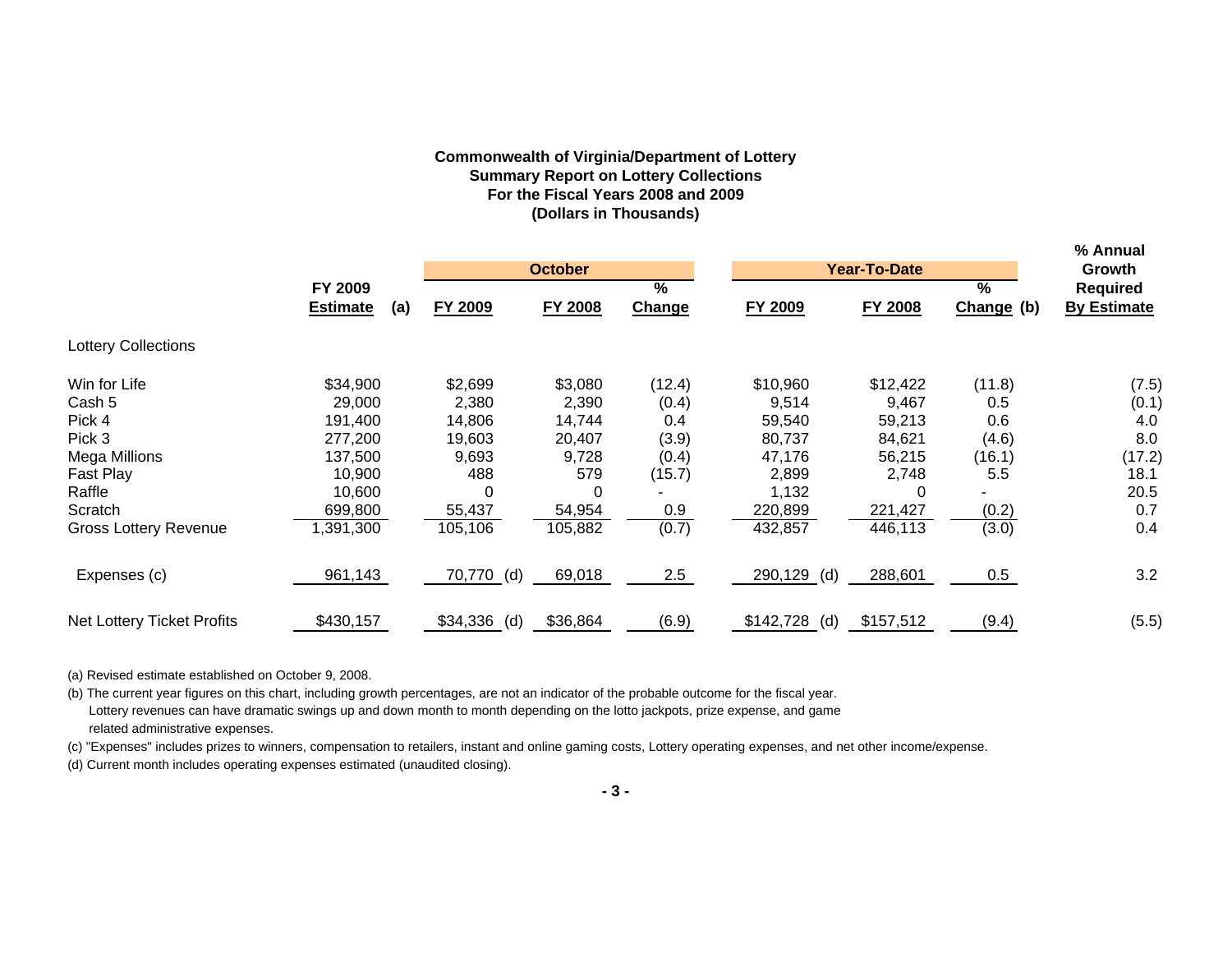### **Commonwealth of Virginia/Department of Accounts**

#### **Highway Maintenance and Operating Fund and Transportation Trust Fund Revenues**

### **Summary Statement of Selected Revenue Estimates & Collections**

### **For the Fiscal Years 2008 and 2009**

#### **(Dollars in Thousands)**

|                                               |                 |          |           |                |               |           |                     |        | % Annual           |
|-----------------------------------------------|-----------------|----------|-----------|----------------|---------------|-----------|---------------------|--------|--------------------|
|                                               |                 | As a $%$ |           | <b>October</b> |               |           | <b>Year-To-Date</b> |        | Growth             |
|                                               | FY 2009         | of Total |           |                | $\frac{9}{6}$ |           |                     | $\%$   | <b>Required</b>    |
| Revenue                                       | <b>Estimate</b> | Fund     | FY 2009   | FY 2008        | Change        | FY 2009   | FY 2008             | Change | <b>By Estimate</b> |
| <b>Motor Fuel Taxes</b>                       | \$817,900       | 22.83    | \$70,747  | \$76,710       | (7.8)         | \$226,564 | \$234,952           | (3.6)  | (5.2)              |
| <b>Priority Transportation Fund (PTF) (a)</b> | 152,300         | 4.25     | 4,059     | 2,000          | 103.0         | 111,823   | 4,000               | #      |                    |
| <b>Motor Vehicle Sales and Use Tax</b>        | 500,500         | 13.97    | 36,552    | 53,625         | (31.8)        | 170,383   | 212,471             | (19.8) | (12.7)             |
| <b>State Sales and Use Tax</b>                | 524,800         | 14.65    | 43,148    | 44,566         | (3.2)         | 175,551   | 178,400             | (1.6)  | 0.0                |
| <b>Motor Vehicle License Fees</b>             | 239,200         | 6.68     | 19,790    | 21,070         | (6.1)         | 83,947    | 83,679              | 0.3    | (1.2)              |
| <b>International Registration Plan</b>        | 68,800          | 1.92     | 2,315     | 2,560          | (9.6)         | 13,261    | 26,030              | (49.1) | (7.2)              |
| <b>Recordation Tax (b)</b>                    | 41,400          | 1.16     | 2,915     | 0              |               | 12,508    | 0                   |        |                    |
| <b>Interest Earnings</b>                      | 30,700          | 0.86     | 10,741    | 15,630         | (31.3)        | 10,808    | 15,745              | (31.4) | (50.6)             |
| Misc. Taxes, Fees, and Revenues               | 13,200          | 0.37     | 1,183     | 1,548          | (23.6)        | 4,605     | 5,098               | (9.7)  | (11.4)             |
| <b>Total State Taxes and Fees</b>             | \$2,388,800     | 66.69    | \$191,450 | \$217,709      | (12.1)        | \$809,450 | \$760,375           | 6.5    | 0.6                |

 **# Percentage is greater than or equal to 1,000%.**

**(a) A new revenue stream, Insurance Premiums Tax, is included in the Fiscal Year 2009 Transportation Trust Fund Revenue Forecast. As there were no collections for insurance premiums tax recorded in the Transportation Trust Fund during Fiscal Year 2008, a comparison of the total "Priority Transportation Fund (PTF)" between Fiscal Years 2008 and 2009 may not be appropriate. Refer to the "PTF Motor Fuels" and "PTF Insurance Premiums Tax" line items on page 5 for the detailed information pertaining to the "Priority Transportation Trust Fund (PTF)" line item.**

**(b) New revenue streams for Recordation Tax are included in the Fiscal Year 2009 Highway Maintenance and Operating Fund and the Transportation Trust Fund Revenue Estimates, respectively. As there were no collections for recordation taxes recorded in these funds during Fiscal Year 2008, a comparison between Fiscal Years 2008 and 2009 may not be appropriate. Refer to the "Recordation Tax (1 cent)" and "Recordation Tax (2 cents)" line items on page 5 for the detailed information pertaining to the "Recordation Tax" line item.**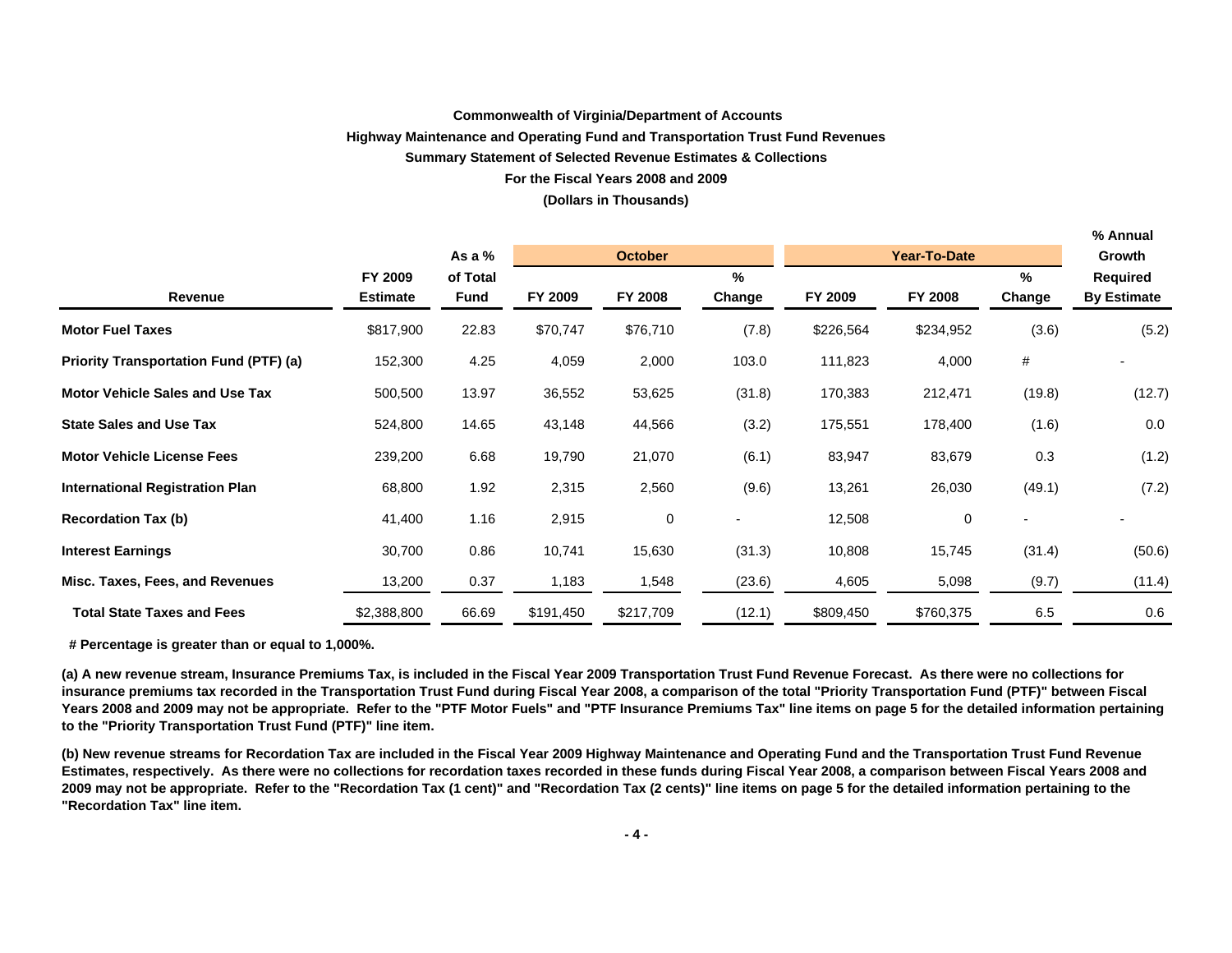# **Commonwealth of Virginia/Department of Accounts Highway Maintenance and Operating Fund and Transportation Trust Fund Revenues Statement of Revenue Estimates & Collections For the Fiscal Years 2008 and 2009 (Dollars in Thousands)**

|                                             |                 | As a $%$    |             | <b>October</b> |        |             | Year-To-Date |               | % Annual<br><b>Growth</b> |
|---------------------------------------------|-----------------|-------------|-------------|----------------|--------|-------------|--------------|---------------|---------------------------|
|                                             | FY 2009         | of Total    |             |                | ℅      |             |              | $\frac{9}{6}$ | Required                  |
| Revenue                                     | <b>Estimate</b> | <b>Fund</b> | FY 2009     | <b>FY 2008</b> | Change | FY 2009     | FY 2008      | Change        | By Est                    |
| <b>HIGHWAY MAINTENANCE</b>                  |                 |             |             |                |        |             |              |               |                           |
| <b>AND OPERATING FUND:</b>                  |                 |             |             |                |        |             |              |               |                           |
| <b>Motor Fuel Taxes (Includes Road Tax)</b> | \$703,300       | 19.63       | \$58,702    | \$66,598       | (11.9) | \$193,756   | \$200,365    | (3.3)         | (5.0)                     |
| <b>Motor Vehicle Sales and Use Tax</b>      | 304,700         | 8.50        | 22,265      | 33,317         | (33.2) | 103,821     | 132,371      | (21.6)        | (14.2)                    |
| <b>Motor Vehicle License Fees</b>           | 218,500         | 6.10        | 18,017      | 19,176         | (6.0)  | 76,396      | 76,607       | (0.3)         | (1.0)                     |
| <b>International Registration Plan</b>      | 68,800          | 1.92        | 2,315       | 2,560          | (9.6)  | 13,261      | 26,030       | (49.1)        | (7.2)                     |
| Recordation Tax (1 cent) (a)                | 13,800          | 0.39        | 972         | $\Omega$       |        | 4,169       | $\Omega$     |               |                           |
| Misc. Taxes, Fees, and Revenues             | 13,200          | 0.37        | 1,183       | 1,548          | (23.6) | 4,605       | 5,098        | (9.7)         | (11.4)                    |
| <b>Total State Taxes and Fees</b>           | \$1,322,300     | 36.91       | \$103,454   | \$123,199      | (16.0) | \$396,008   | \$440,471    | (10.1)        | (5.9)                     |
| <b>Other Revenues:</b>                      |                 |             |             |                |        |             |              |               |                           |
| <b>Federal Grants and Contracts</b>         | \$0             | 0.00        | \$1.013     | \$2.049        | (50.6) | \$8.327     | \$5.948      | 40.0          | (100.0)                   |
| <b>Miscellaneous Revenues</b>               | 19,605          | 0.55        | 1,400       | 2,040          | (31.4) | 5,994       | 5,787        | 3.6           | 16.3                      |
| Transfer (to) / from Transportation         |                 |             |             |                |        |             |              |               |                           |
| <b>Trust Fund</b>                           | 384,970         | 10.75       | $\mathbf 0$ | $\Omega$       |        | 220,000     | 200,000      | 10.0          | 45.0                      |
| <b>Total Highway Maintenance and</b>        |                 |             |             |                |        |             |              |               |                           |
| <b>Operating Fund</b>                       | \$1,726,875     | 48.21       | \$105,867   | \$127,288      | (16.8) | \$630,329   | \$652,206    | (3.4)         | 0.6                       |
| <b>TRANSPORTATION TRUST FUND:</b>           |                 |             |             |                |        |             |              |               |                           |
| <b>Motor Fuel Taxes</b>                     |                 |             |             |                |        |             |              |               |                           |
| (Includes Aviation & Road Taxes)            | \$114.600       | 3.20        | \$12,045    | \$10.112       | 19.1   | \$32,808    | \$34,587     | (5.1)         | (6.3)                     |
| <b>PTF Motor Fuels</b>                      | 20,000          | 0.56        | 2,000       | 2,000          | 0.0    | 4,000       | 4,000        | 0.0           | 0.0                       |
| PTF Insurance Premiums Tax (a)              | 132,300         | 3.69        | 2,059       | $\mathbf 0$    |        | 107,823     | $\Omega$     |               |                           |
| <b>Motor Vehicle Sales and Use Tax</b>      |                 |             |             |                |        |             |              |               |                           |
| (Includes Rental Tax)                       | 195,800         | 5.47        | 14,287      | 20,308         | (29.6) | 66,562      | 80,100       | (16.9)        | (10.2)                    |
| <b>State Sales and Use Tax</b>              | 524,800         | 14.65       | 43,148      | 44,566         | (3.2)  | 175,551     | 178,400      | (1.6)         | 0.0                       |
| <b>Motor Vehicle License Fees</b>           | 20,700          | 0.58        | 1,773       | 1,894          | (6.4)  | 7,551       | 7,072        | 6.8           | (3.0)                     |
| Recordation Tax (2 cents) (a)               | 27,600          | 0.77        | 1,943       | $\Omega$       |        | 8,339       | $\Omega$     |               |                           |
| <b>Interest Earnings</b>                    | 30,700          | 0.86        | 10,741      | 15,630         | (31.3) | 10,808      | 15,745       | (31.4)        | (50.6)                    |
| <b>Total State Taxes and Fees</b>           | \$1,066,500     | 29.78       | \$87,996    | \$94,510       | (6.9)  | \$413,442   | \$319,904    | 29.2          | $\overline{10.1}$         |
| <b>Other Revenues:</b>                      |                 |             |             |                |        |             |              |               |                           |
| <b>Federal Grants and Contracts</b>         | \$938,474       | 26.20       | \$61,430    | \$71,873       | (14.5) | \$271,911   | \$303,319    | (10.4)        | 9.7                       |
| <b>Receipts from Cities/Counties</b>        | 97,299          | 2.71        | 12,157      | 4,269          | 184.8  | 22,052      | 27,016       | (18.4)        | 114.4                     |
| <b>Toll Revenues (Includes Route 28)</b>    | 106,041         | 2.96        | 8,020       | 12,318         | (34.9) | 27,092      | 40,094       | (32.4)        | (18.3)                    |
| <b>Miscellaneous Revenues</b>               | 31,806          | 0.89        | 1,394       | 1,094          | 27.4   | 5,389       | 4,358        | 23.7          | 115.1                     |
| <b>Total Other Revenues</b>                 | \$1,173,620     | 32.76       | \$83,001    | \$89,554       | (7.3)  | \$326,444   | \$374,787    | (12.9)        | 12.2                      |
| Transfer (to) / from Highway                |                 |             |             |                |        |             |              |               |                           |
| <b>Maintenance and Operating Fund</b>       | (\$384,970)     | (10.75)     | \$0         | \$0            |        | (\$220,000) | (\$200,000)  | (10.0)        | (45.0)                    |
| <b>Total Transportation Trust Fund</b>      | \$1,855,150     | 51.79       | \$170,997   | \$184,064      | (7.1)  | \$519,886   | \$494,691    | 5.1           | 6.1                       |
| <b>TOTAL HIGHWAY MAINTENANCE AND</b>        |                 |             |             |                |        |             |              |               |                           |
| <b>OPERATING AND TRANSPORTATION</b>         |                 |             |             |                |        |             |              |               |                           |
| <b>TRUST FUND</b>                           | \$3,582,025     | 100.00      | \$276,864   | \$311,352      | (11.1) | \$1,150,215 | \$1,146,897  | 0.3           | 3.4                       |

 **# Percentage is greater than or equal to 1,000%.** 

(a) These line items were added to the Fiscal Year 2009 Revenue Forecast. Since there were no collections for these line items during Fiscal Year 2008, the Monthly and Year-To-Date % Change **columns do not provide comparable data.**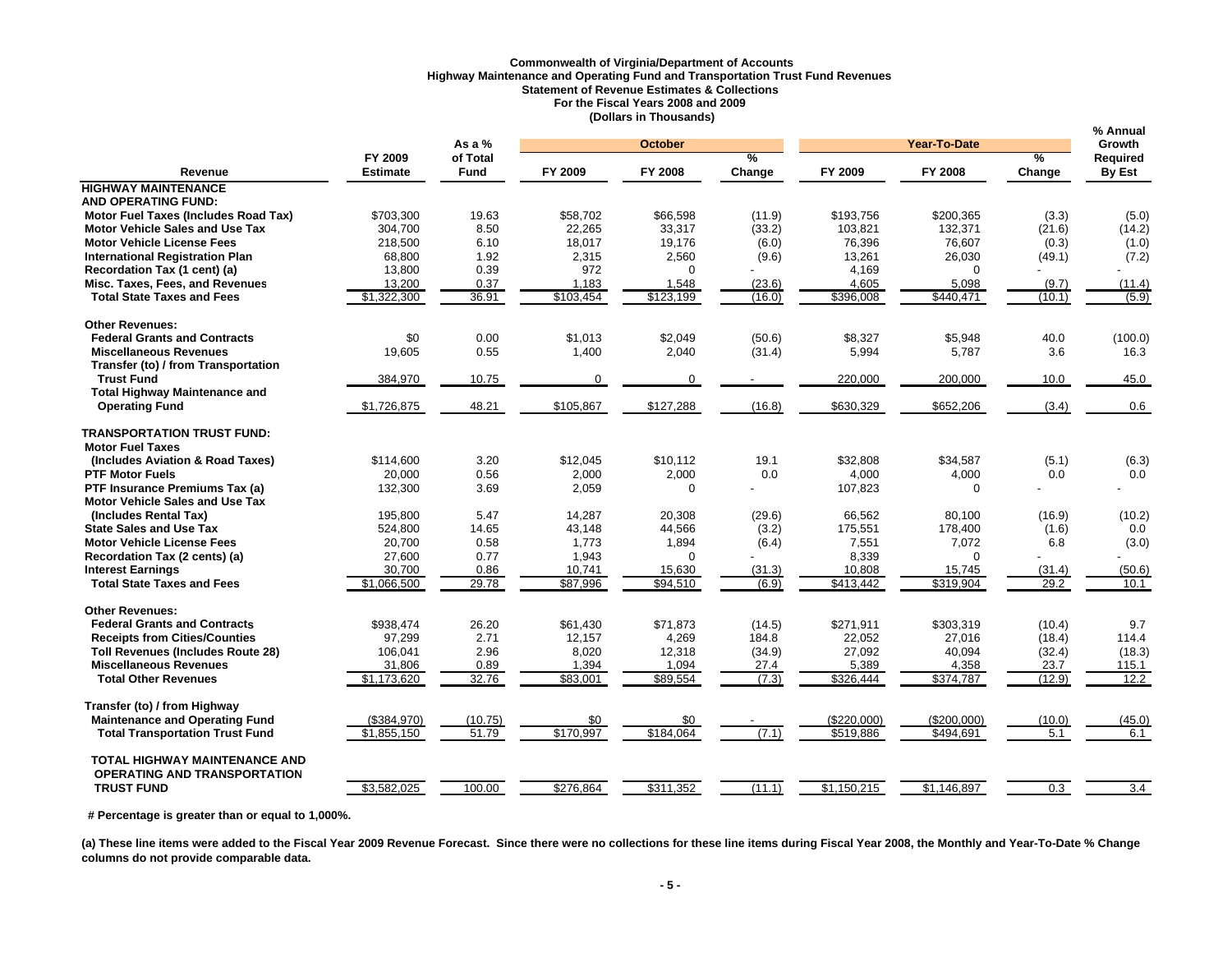

**- 6 -**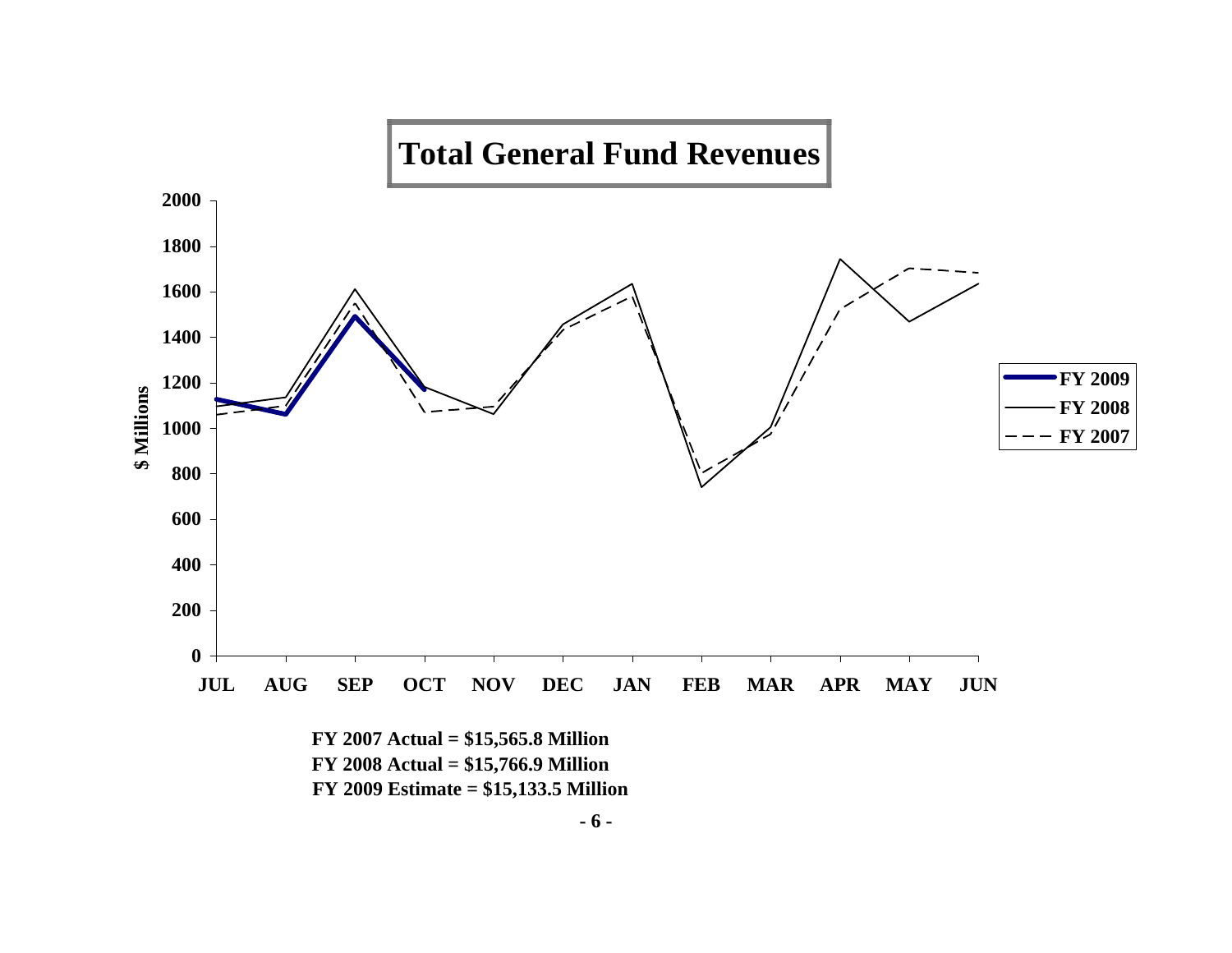

 **FY 2009 Estimate = \$10,072.1 Million**

**- 7 -**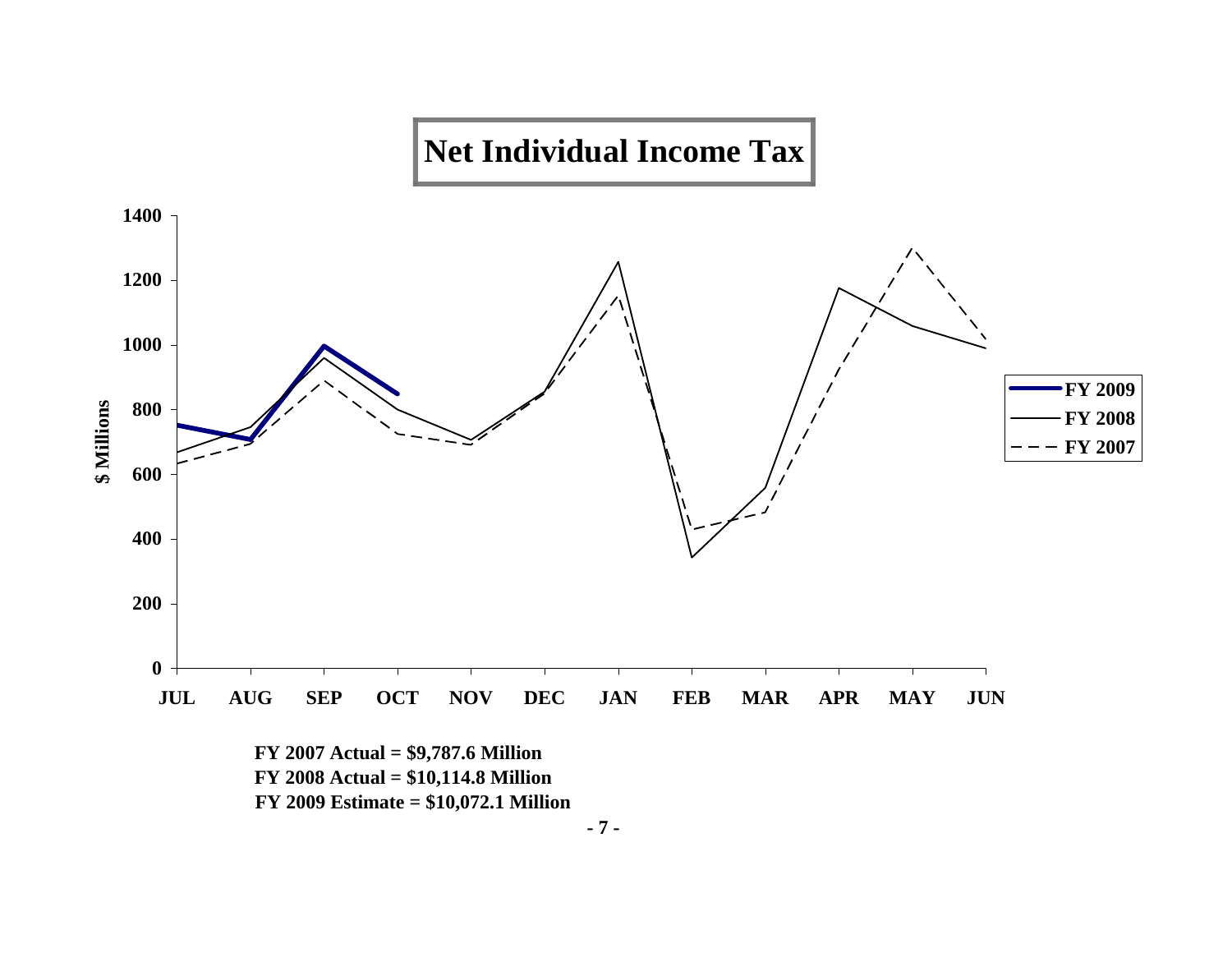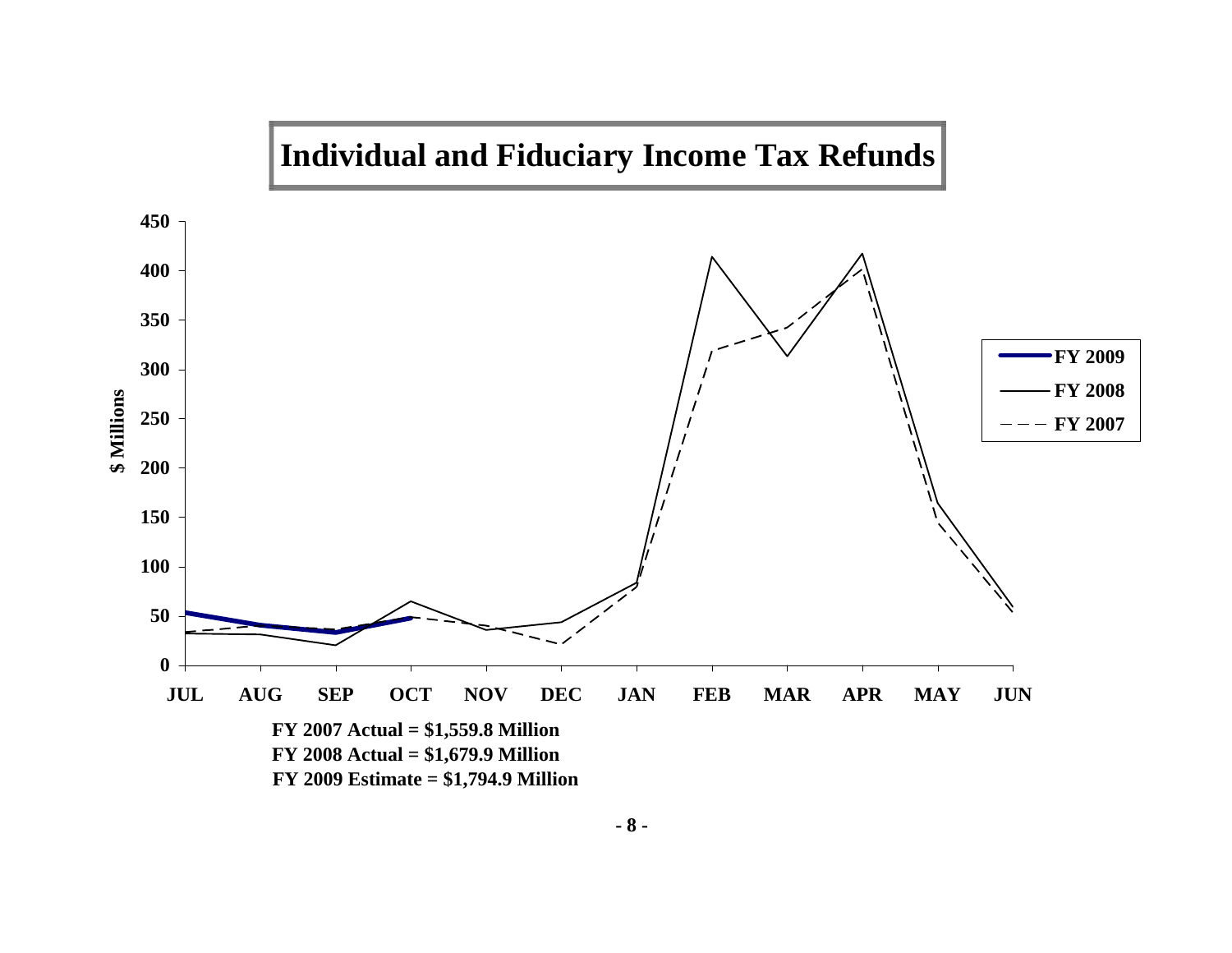# **DEPARTMENT OF THE TREASURY**

**General Account Investment Portfolio Monthly Average Balances and Rates For the Fiscal Year 2009 (Dollars in Millions)**

| <b>MONTH</b>         | <b>PRIMARY LIQUIDITY</b> |       | <b>EXTERNAL MANAGEMENT</b><br><b>EXTENDED DURATION</b> |                                   | <b>COMPOSITE</b> |          |  |
|----------------------|--------------------------|-------|--------------------------------------------------------|-----------------------------------|------------------|----------|--|
|                      | Avg. Balance             | Yield | Avg. Balance                                           | Annualized<br><b>Total Return</b> | Avg. Balance     | Rate     |  |
| <b>July, 2008</b>    | \$4,914.2                | 3.16% | \$1,812.2                                              | $-3.54%$                          | \$6,726.4        | 1.35%    |  |
| <b>August</b>        | \$4,238.3                | 3.20% | \$1,812.8                                              | 6.74%                             | \$6,051.1        | 4.26%    |  |
| September            | \$4,315.2                | 3.27% | \$1,800.1                                              | $-24.46%$                         | \$6,115.3        | $-4.89%$ |  |
| October              | \$4,146.7                | 3.64% | \$1,767.2                                              | $-21.27%$                         | \$5,913.9        | $-3.80%$ |  |
| <b>November</b>      |                          |       |                                                        |                                   |                  |          |  |
| <b>December</b>      |                          |       |                                                        |                                   |                  |          |  |
| January, 2009        |                          |       |                                                        |                                   |                  |          |  |
| February             |                          |       |                                                        |                                   |                  |          |  |
| <b>March</b>         |                          |       |                                                        |                                   |                  |          |  |
| <b>April</b>         |                          |       |                                                        |                                   |                  |          |  |
| May                  |                          |       |                                                        |                                   |                  |          |  |
| June                 |                          |       |                                                        |                                   |                  |          |  |
| Year-to-Date Average | \$4,403.6                | 3.31% | \$1,798.1                                              | $-10.43%$                         | \$6,201.7        | 0.67%    |  |

▪ Performance on the extended duration portion of the General Account is now reported on an annualized total return basis.

Total return includes unrealized gains and losses, which in the short term can make returns more volatile.

Over an extended time period the fluctuations average out and total return approaches the portfolio yield.

▪ Unaudited.